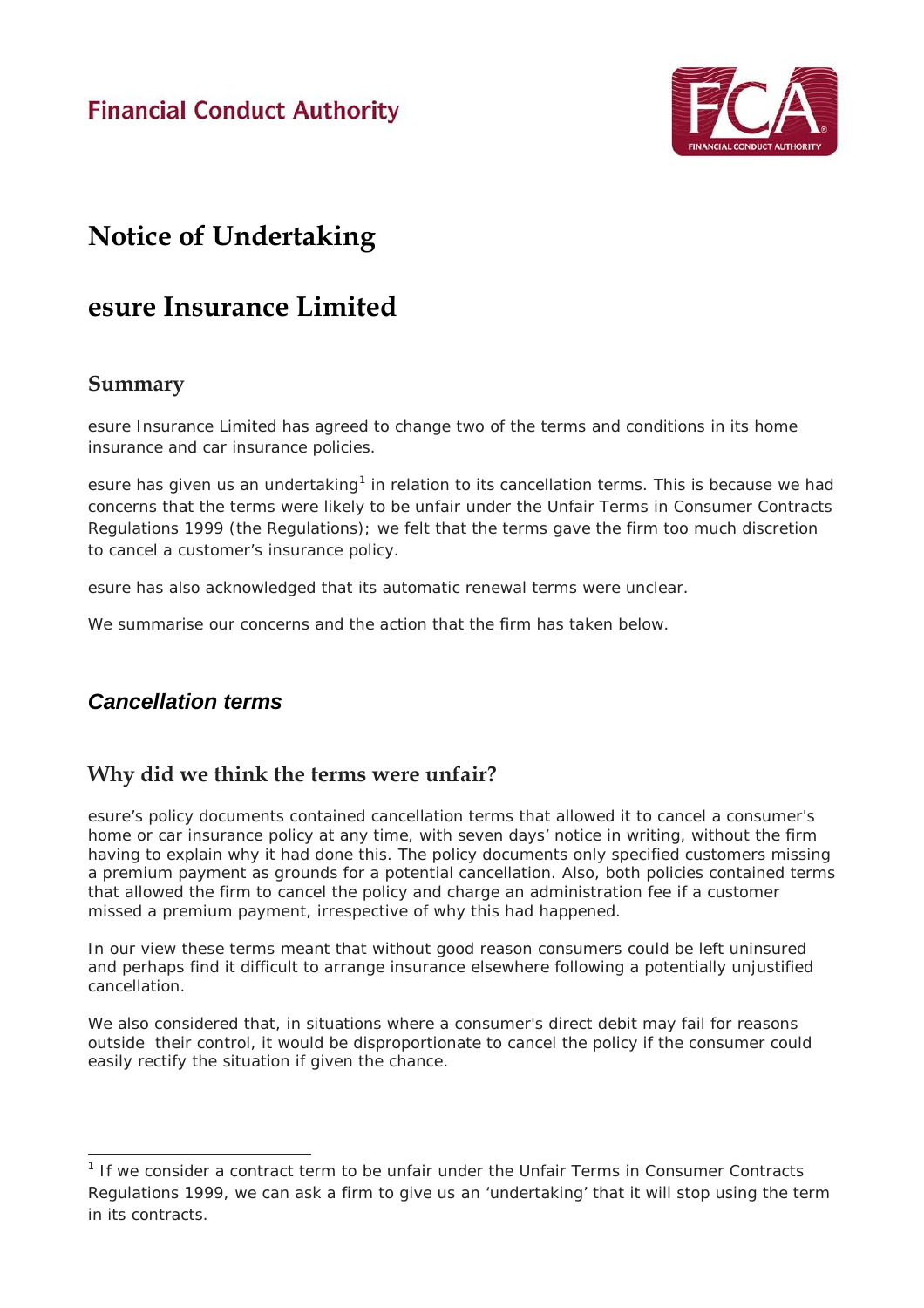# **How has the firm responded to our concerns?**

The firm has explained to us that the cancellation term was generally only used when a customer missed a payment, or failed to provide evidence of a no-claims record. In these cases the firm would contact the customer and give them more than seven days to resolve the matter. The firm has told us that the use of the term otherwise arose only in exceptional circumstances as a result of customers behaving inappropriately (e.g. where there is a reasonable suspicion of fraud).

esure has agreed to change its cancellation terms in order to:

- restrict the firm's discretion to cancel policies for 'valid' reasons. Its new term sets out examples of the 'valid' reasons it may rely on; and
- clarify the process the firm follows in practice when cancelling policies. As part of this process, esure gives consumers the opportunity to take action to address its concerns.

These changes will be in place for new policies from 3 November 2013.

### *Automatic renewal terms*

In addition to the above undertaking, esure has acknowledged that its automatic renewal terms were unclear.

# **Why did we think the terms were unclear?**

The firm's automatic renewal terms suggested that esure could renew a customer's home or car insurance policy with a different insurer. We considered that this could cause confusion, as consumers would generally expect 'renewal' to mean continuing with the same insurer.

## **How has the firm responded to our concerns?**

The firm explained that it had not relied on this renewal term in any way.

For car insurance policies entered into on or after  $27<sup>th</sup>$  January 2013 and home insurance policies entered into on or after  $14<sup>th</sup>$  April 2013, esure has deleted the term relating to automatic renewal with different insurers.

## **How does this affect existing customers?**

For both the cancellation terms and automatic renewal terms the firm has also agreed to:

- treat existing customers as if the new terms applied to their home and car insurance policies; and
- write to existing customers when their home or car insurance policy is up for renewal to tell them about the new terms.

esure has clarified the wording of cancellation terms in recently issued policies. The firm will, however, treat all customers as being subject to the new terms set out in this Notice of Undertaking.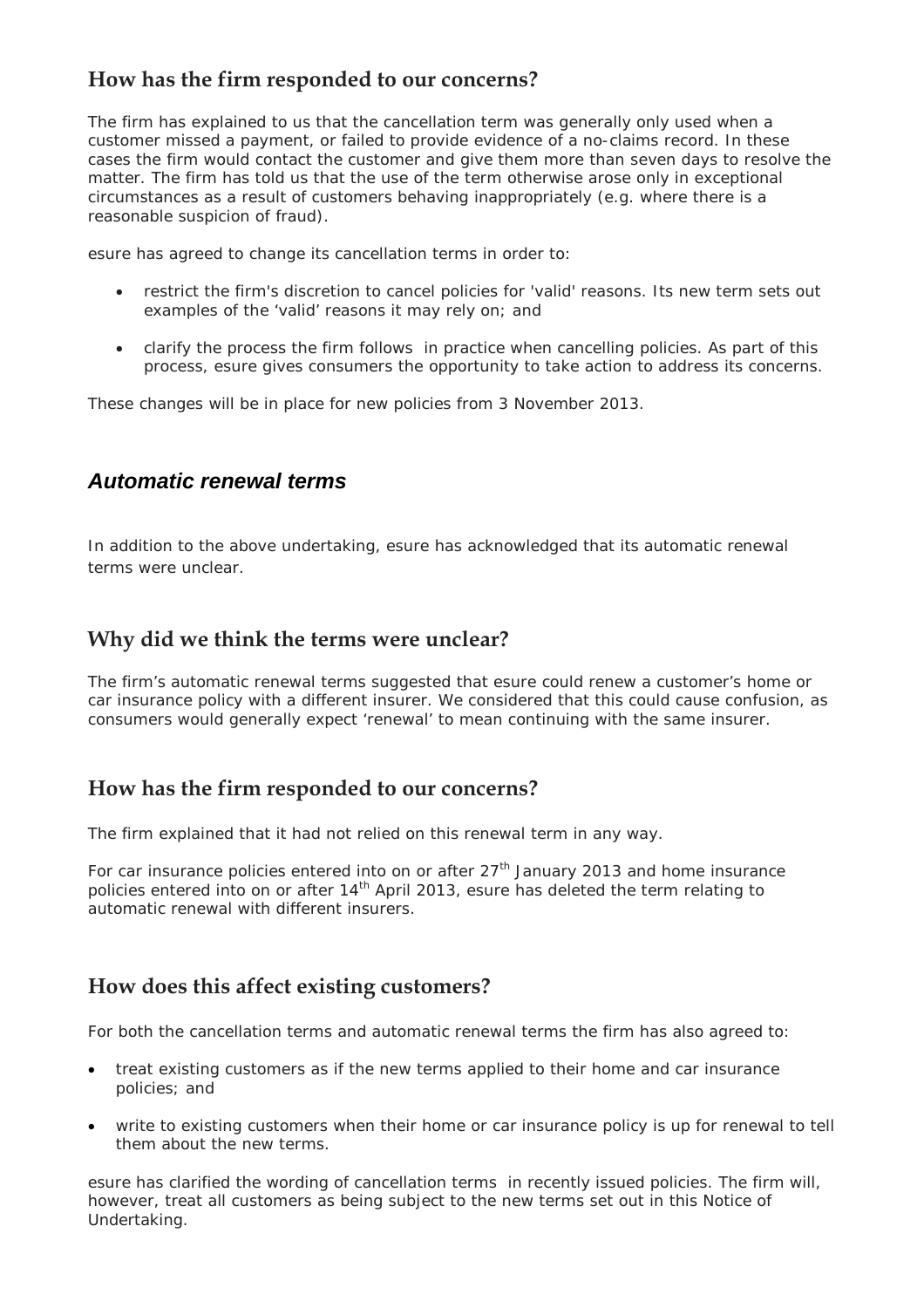# **Undertaking**

| Name of<br>business | esure Insurance Limited | Lead<br>organisation   | <b>FCA</b>                                                         |
|---------------------|-------------------------|------------------------|--------------------------------------------------------------------|
| Trading<br>sector   | Insurance               | Contract<br>identifier | Terms and Conditions for:<br>Home insurance; and<br>Car insurance. |

### **Term 1**

**Original term**

Home insurance terms and conditions:

*"Cancelling your policy*

*…*

*c) we have the right to cancel your policy at any time by giving you seven days' notice in writing. We will send our letter to the latest address we have for you.*

*d) if you are paying by installments and you miss a payment, we may cancel your policy. We will give you seven days' notice in writing before we do this as set out in paragraph (c) above. You will still have to pay any outstanding premium and any administration fees due to us and we may take any outstanding premium and any administration fees due to us from any claim payment we make to you"*

Car insurance terms and conditions:

*"11. Cancelling your policy*

*…*

*We also have a right to cancel your policy at any time by giving you seven days' notice in writing. We will send our letter to the latest address we have for you. If we do cancel your policy, we will refund the part of your premium you have not yet used less an administration fee to take into account of our costs in providing your policy. The fees are detailed in your schedule. If you or we cancel your motor insurance at any time, we will automatically cancel any motoring legal protection or breakdown assistance cover purchased with it.*

*If we cancel your policy because we have been unable to collect the premium by direct debit installments, we may charge an administration fee to take account of our costs in providing your policy and for recovering any premium owed to us for the period of cover. The fees are detailed in your schedule."*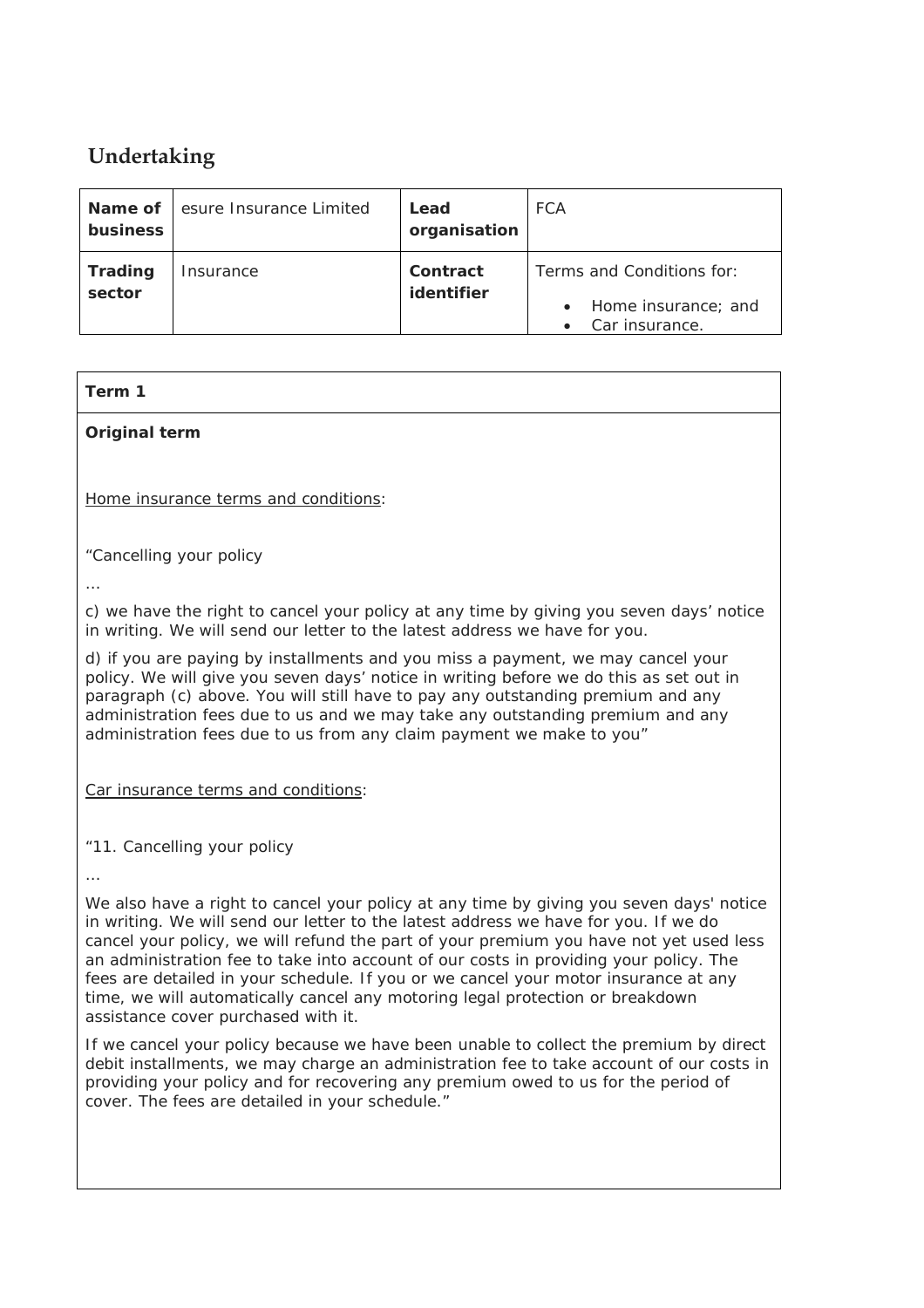### **Applying the Regulations**

Regulation 5(1) provides that a contractual term that has not been individually negotiated shall be regarded as unfair if, contrary to the requirement of good faith, it causes a significant imbalance in the parties' rights and obligations, to the detriment of the consumer.

There are two dimensions to the cancellation terms that caused us concern:

- 1. both policies contained terms that allowed the firm to cancel the consumer's policy at any time on seven days' notice in writing, without providing any valid reasons for doing so (only missing a premium payment was mentioned as a potential reason for cancellation); and
- 2. both policies contained terms that allowed the firm to cancel the policy and charge an administration fee in the event of a missed premium installment, irrespective of the reason as to why the customer missed the installment.

In our view, the terms had the potential to cause detriment to consumers, as they could be left uninsured and facing significant difficulties to arrange insurance elsewhere following a potentially unjustified cancellation.

Regarding the missed premium installment terms we considered that, for example, in situations where a consumer's direct debit may fail for reasons outside the consumer's control, the firm could still rely on the term to cancel the policy, which in our view was a disproportionate measure in circumstances which the consumer could easily rectify if given the chance.

In our view, the original cancellation terms had the potential to be contrary to the requirement of good faith and cause a significant imbalance to the detriment of the consumer. Therefore we believe that the original terms were likely to be unfair under the Regulations.

### **How the term has changed**

The firm has explained to us that the cancellation term was generally only used when a customer missed a payment, or failed to provide evidence of a no claims discount. In these cases the firm would contact the customer and give them more than 7 days to resolve the matter. The firm has told us that the use of the term otherwise arose only in exceptional circumstances as a result of customers behaving inappropriately (e.g. where there is a reasonable suspicion of fraud etc.).

The firm has therefore agreed to amend the original cancellation terms in order to:

- restrict the firm's discretion to cancel the policies to 'valid reasons', including examples of what may be considered a valid reason; and
- clarify the firm's process for cancelling the policies, including giving consumers the opportunity to rectify issues in some circumstances.

These changes will be in place for new policies from **3 November 2013**.

### **New term**

Home insurance terms and conditions:

*"Cancellation of your home Policy*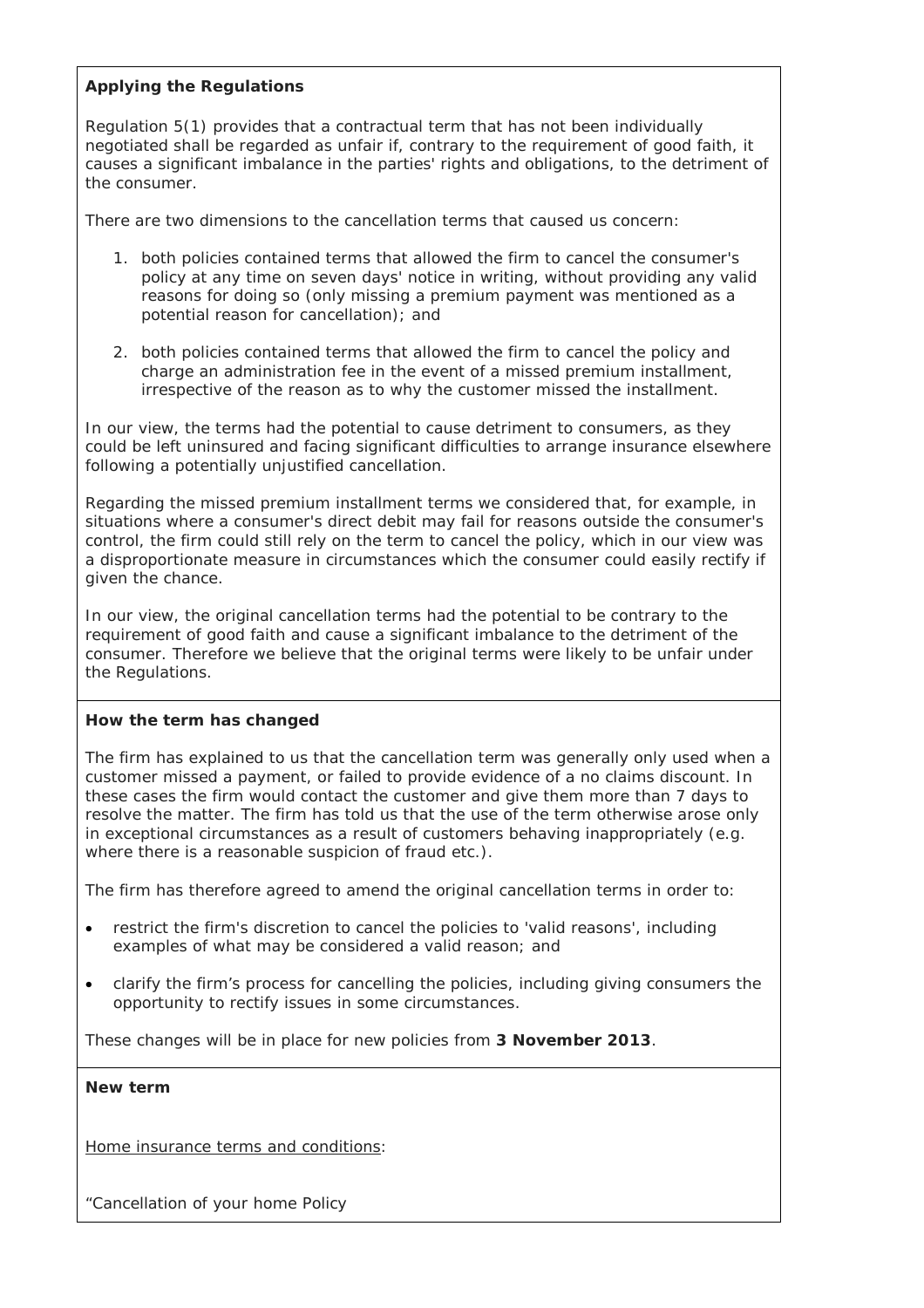*All administration fees which include fees for the cancellation and changing of your policy details are specified in your Schedule.*

*c) We have the right to cancel your Policy at any time by giving You seven days' notice in writing where there is a valid reason for doing so. We will send our cancellation letter to the latest address We have for You and will set out the reason for cancellation in our letter. Valid reasons may include but are not limited to:* 

- *Where We have been unable to collect a premium payment. In this case We will contact you in writing requesting payment by a specific date. If We do not receive payment by this date We will write to You again notifying You that payment has not been received and giving You 7 days' notice of a final date for payment. This letter will also notify You that if payment is not received by this date your Policy will be cancelled. If payment is not received by that date We will cancel your Policy with immediate effect and notify You in writing that such cancellation has taken place;*
- *Where You are required in accordance with the terms of this Policy Booklet to co-operate with us, or send us information or documentation and You fail to do so in a way that materially affects our ability to process a claim, or our ability to defend our interests. In this case We may issue a cancellation letter and We will cancel your Policy if You fail to co-operate with us or provide the required information or documentation by the end of the seven day cancellation notice period;*
- *Where there is a material failure by You to exercise the duty of care regarding your property as required by the paragraph headed 'Your duty of care' in the General Conditions section applying to Parts A to D of this Policy Booklet;*
- *Where We reasonably suspect fraud; or*
- *Use of threatening or abusive behaviour or language, or intimidation or bullying of our staff or suppliers."*

Car insurance terms and conditions:

*"Our right to cancel your policy*

*We have the right to cancel your policy at any time by giving you seven days' notice in writing where there is a valid reason for doing so. We will send our cancellation letter to the latest address we have for you and will set out the reason for cancellation in our letter. Valid reasons may include but are not limited to:* 

- Where we have been unable to collect a premium payment. In this case we will *contact you in writing requesting payment by a specific date. If we do not receive payment by this date we will write to you again notifying you that payment has not been received and giving you 7 days' notice of a final date for payment. This letter will also notify you that if payment is not received by this date your Policy will be cancelled. If payment is not received by that date we will cancel your Policy with immediate effect and notify you in writing that such cancellation has taken place;*
- *Where you are required in accordance with the terms of this Policy Booklet to co-operate with us, or send us information or documentation and you fail to do so in a way that materially affects our ability to process a claim, or our ability to defend our interests. In this case we may issue a cancellation letter and we will cancel your policy if you fail to co-operate with us or provide the required information or documentation by the end of the seven day cancellation notice period;*

*…*

*…*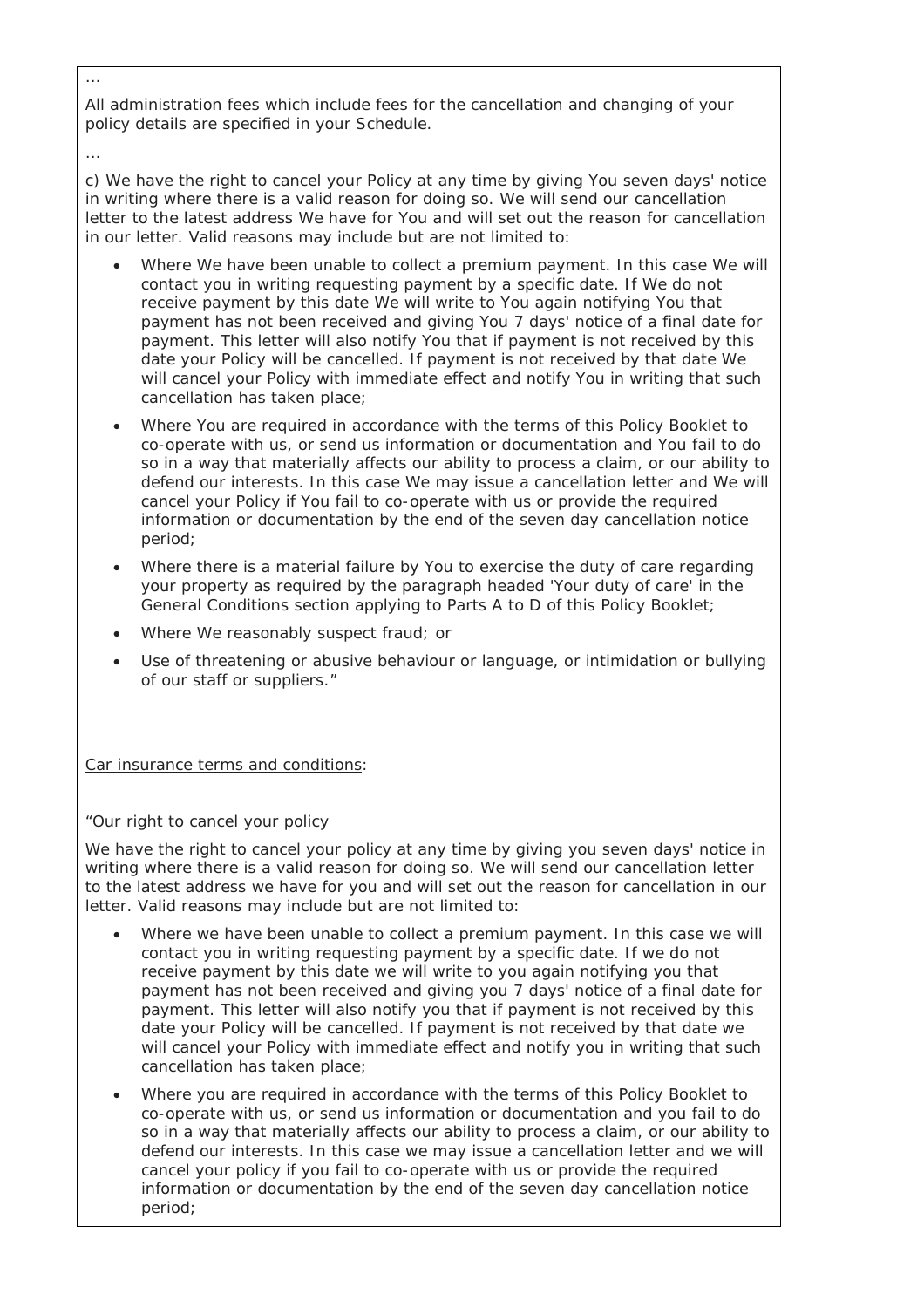- *Where we do not receive evidence of your no claim discount within 21 days from the start date of the policy. If we have not received such evidence by the*  end of the 21 day period we will issue a cancellation letter and we will cancel *your policy if we do not receive evidence of your no claim discount by the end of the seven day cancellation notice period;*
- *Where there is a material failure by you to take care of your car as required by the paragraph headed 'Taking care of your car' in the General Conditions section applying to Sections 1 to 7 of this Policy Booklet;*
- *Where we reasonably suspect fraud; or*
- *Use of threatening or abusive behaviour or language, or intimidation or bullying of our staff or suppliers.*

*If we do cancel your policy, we will refund the part of your premium you have not yet used less a cancellation fee to take into account our costs in providing your policy. The fees are detailed in your Schedule.*

*If we cancel your motor insurance at any time, we will automatically cancel any cover provided by the additional services and benefits you chose with your main policy cover. The premium you have paid for these additional services and benefits will also be refunded less a pro rata charge for the time you have been on cover.*

*If we cancel your policy because we have been unable to collect the premium by direct debit instalments, we will charge the cancellation fee to take account of our costs in providing your policy and for recovering any premium owed to us for the period of cover. The fees are detailed in your Schedule."*

In addition to the above undertaking, esure have also acknowledged that their automatic renewal term was not in plain and intelligible language.

### **Term 2**

**Original term**

Home insurance and car insurance terms and conditions:

*"Renewal information*

*...*

*If we are unable to offer you a policy we will let you know and you may be provided with details of the terms (including any changes to existing terms) on which your cover will continue via another insurer. By taking out this policy you agree that your data may be used to allow an alternative insurer to provide you with these terms before your existing policy expires."*

### **Applying the Regulations**

Regulation 7 of the Regulations provides that firms should ensure that terms are expressed in plain, intelligible language.

We considered that the above term was not drafted in plain, intelligible language in line with Regulation 7. This is because it provided that the firm could 'renew' a consumer's policy with a different insurer, which we felt could cause confusion to consumers. We considered that consumers would generally expect to 'renew' with the same insurer, rather than with an alternative provider. Therefore describing such a process as 'renewal' did not seem to be in plain, intelligible language in line with the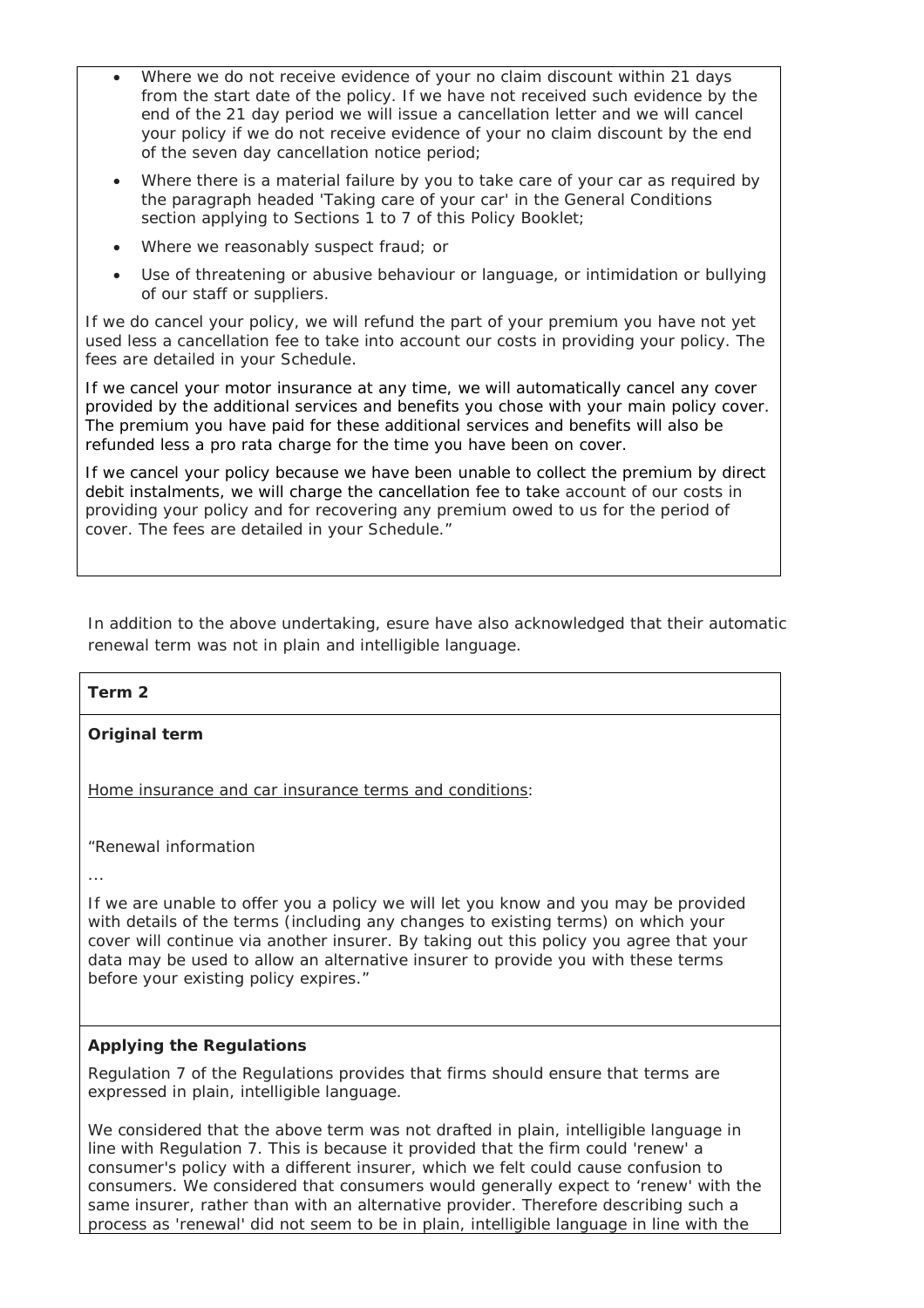#### Regulations.

### **How the term has changed**

The firm has deleted this term from its car insurance terms and conditions entered into on or after 27 January 2013 and its home insurance terms and conditions entered into on or after 14 April 2013.

In any event, the firm has informed us that the term was never invoked to automatically renew a consumer's policy with another insurer.

#### **New term**

N/A

### **Other information**

The firm has told us that it has not relied on the potentially unfair aspect(s) of the cancellation terms or the potentially unclear aspect of the automatic renewal terms.

esure has also agreed to take the following steps to reduce potential consumer detriment arising from the original terms indicated above, including:

- agreeing to treat existing consumers as if the new terms applied to their policies; and
- communicating the new terms to existing consumers as part of the consumers' renewal process.

esure's policy wording is used under the following trading names, which are also affected by the changes above: esure, Sheila's Wheels, Sainsbury's Car Insurance and First Alternative.

The firm was fully cooperative in providing this undertaking.

**Undertaking published on 24 September 2013**

## **Legal information**

As a qualifying body, we, the Financial Conduct Authority (FCA), can challenge firms using terms that we view as unfair under the Unfair Terms in Consumer Contracts Regulations 1999 (the Regulations). We review contract terms that we come across in our supervision of firms that are referred to us by consumers, enforcement bodies and consumer organisations. This has led to esure Insurance Limited undertaking to replace the terms that we consider are likely to be unfair.

We have a duty under the Regulations to notify the Office of Fair Trading (OFT) of the undertakings we receive. The OFT has a duty to publish details of these undertakings, which it puts on its Consumer Regulation website. We also publish the undertakings on our website. Both publications will name the firm and identify the specific term and the part of the Regulations that relate to the term's fairness.